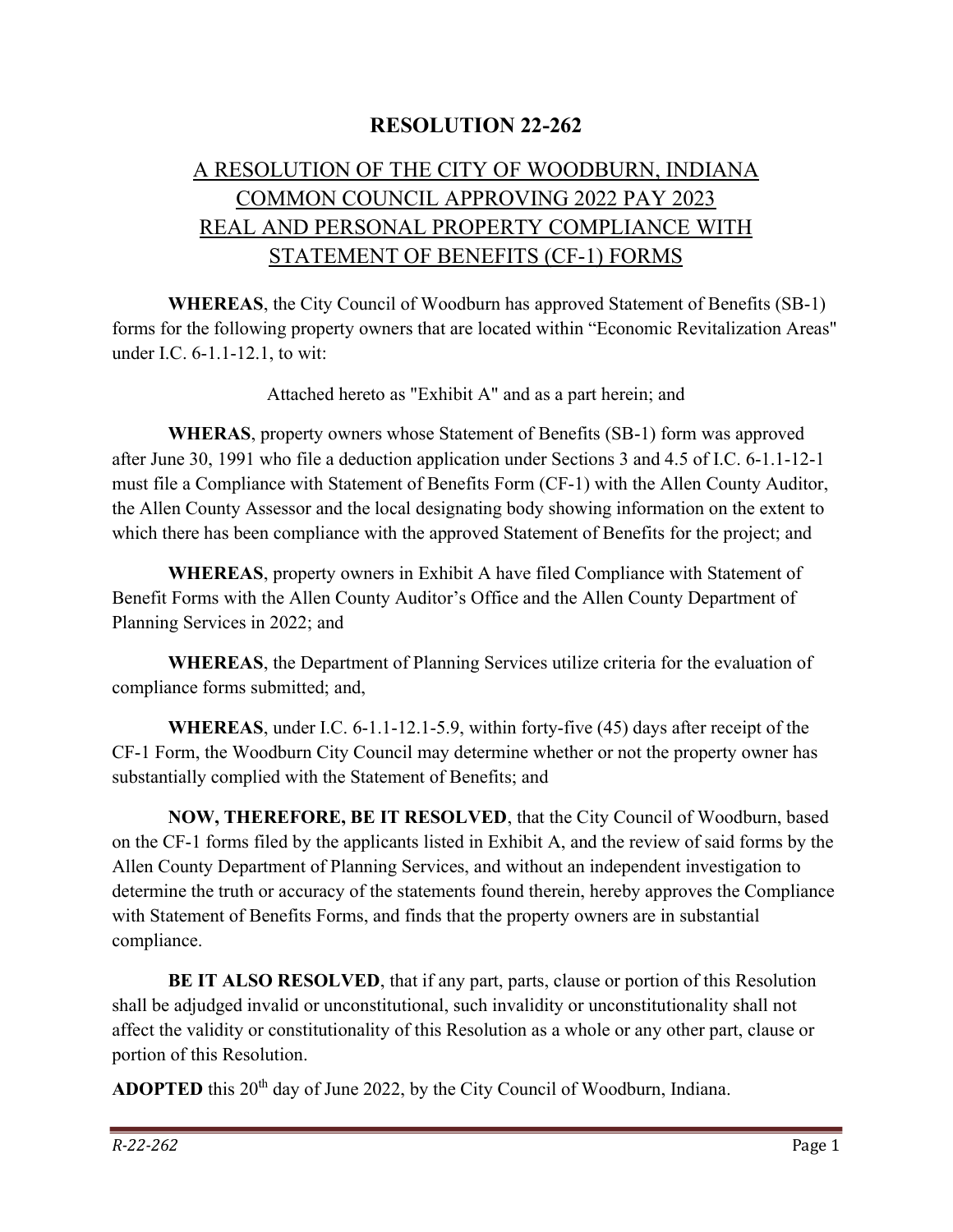## COMMON COUNCIL OF THE CITY OF WOODBURN, INDIANA

|         | By: Michael Voirol, Councilman                                                            |  |  |
|---------|-------------------------------------------------------------------------------------------|--|--|
|         | By: Michael Martin, Councilman                                                            |  |  |
|         | By: Tonya Thompson, Councilman                                                            |  |  |
|         | By: Dean Gerig, Councilman                                                                |  |  |
|         | By: Daniel Watts, Councilman                                                              |  |  |
| ATTEST: |                                                                                           |  |  |
|         | By: Timothy Cummins, Clerk-Treasurer                                                      |  |  |
|         | The foregoing resolution passed by the Council is signed and approved () (not approved () |  |  |

The foregoing resolution passed by the Council is signed and approved ( ) / not approved ( ) by me on the same date.

By:  $\Box$ 

Joseph Kelsey, Mayor for the City of Woodburn